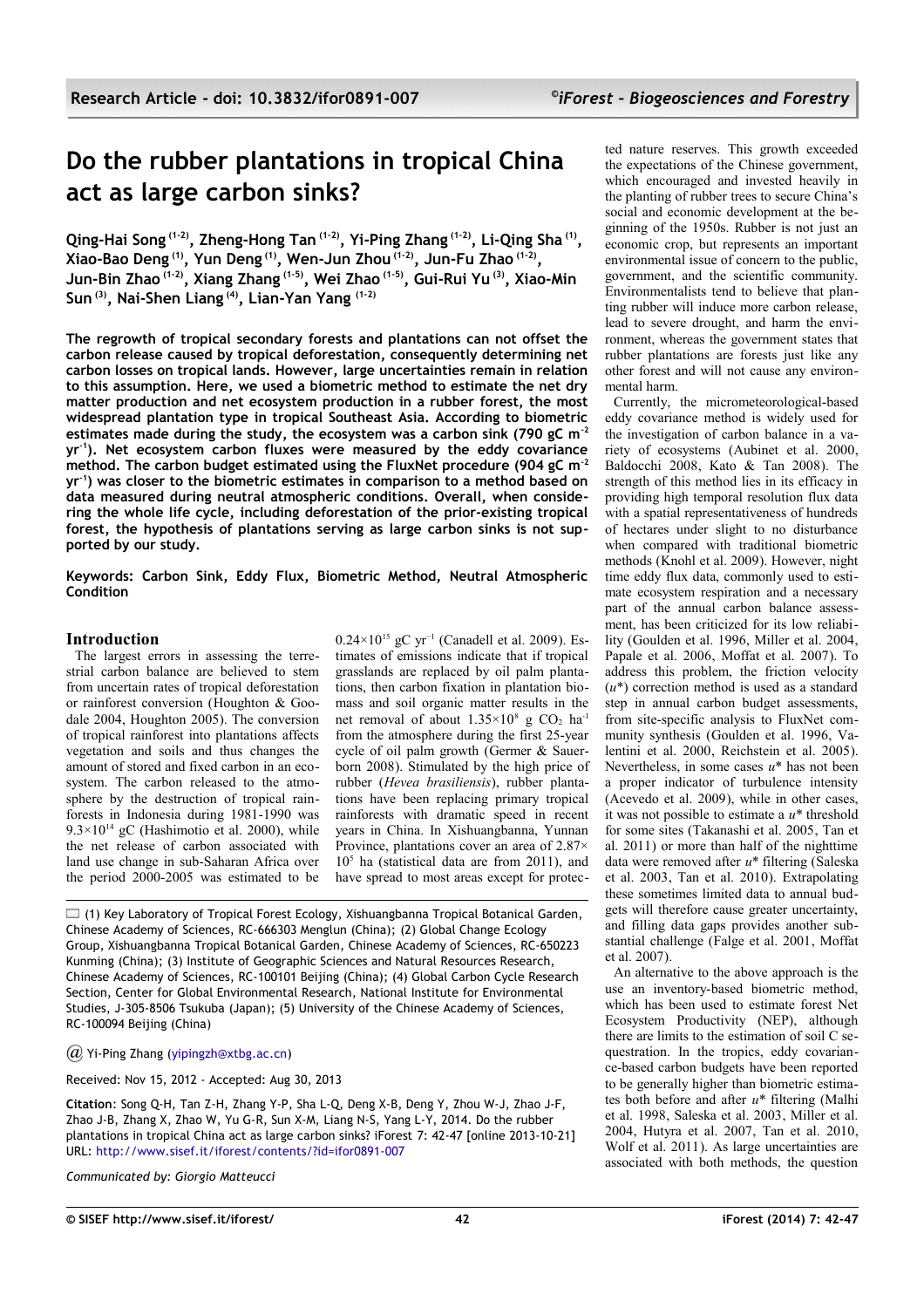is which one should be adopted when assessing specific forest carbon budgets (Saleska et al. 2003). In tropical rain forests, the high and uneven canopy, the high biodiversity, and the strong heterogeneity of the environment introduce extra uncertainties to measurements and data interpretation. For example, approximately 300 allometric measures per hectare were needed to fulfill the standard for species-specific allometric equations required for biomass estimations (Cao et al. 2006). This was unfeasible in field conditions, in that, *e.g.*, exact breast-girth data were not available due to the presence of buttress roots (Clark et al. 2001).

In the Xishuangbanna tropical rainforest, both long-term catchment water observations and direct eddy covariance estimates indicate that more water underwent evapotranspiration in the rubber plantations than in the rainforest (Tan et al. 2012). However, little knowledge or observational data on carbon fluxes has been available so far.

In this investigation, we assessed the carbon budget of a 33-year-old rubber plantation in tropical China. Specifically, this study was designed to determine: (1) if adult tropical rubber plantations are carbon sinks or sources; (2) whether eddy covariance and biometric estimates converge in a monoculture forest; and (3) if rubber plantations are a potential carbon sink when compared to primary tropical rainforest.

## **Methods**

## *Site description*

The study site is located in the experimental area of the Xishuangbanna Tropical Botanical Garden (21° 55' 30" N, 101° 15' 59" E; size  $\sim$  20 ha; elevation 570 m a.s.l.), Xishuangbanna, Yunnan Province, south-western China. In recent years, tropical rainforests have been largely replaced across the whole region by rubber plantations for economic reasons. The Xishuangbanna experimental area was established by the Chinese Academy of Sciences to study the impact of widespread rubber plantations on the local environment. The study site is included in a larger area, all planted with rubber trees.

The climate in this area is strongly seasonal with two air masses alternating over the year (Zhang 1966). Between May and October, the tropical southern monsoon from the Indian Ocean delivers most of the region's annual rainfall, whereas the dry and cold air of the southern edges of the subtropical jet stream dominates the climate between November and April (Tan et al. 2010). The mean annual rainfall over the past 50 years was 1492 mm, and approximately 87% of this rainfall occurred during the wet half of the year (the rainy season). The mean annual temperature is  $21.7 \text{ °C}$ , with monthly mean values ranging from 15.9 to 25.7 °C (Tan et al. 2010). The general topography of the area is essentially hilly terrain.

The 33-year-old rubber plantation studied has a mean canopy height of approximately 22 m. Trees were planted 2 m apart in rows with mixed spacing between the rows, from narrow (4 m) to wide (12 m),. The main rubber-tapping period is from May to November. Fertilization is performed in April and July of each year, and understory weeds and seedlings are excluded using herbicides or by hand weeding.

# *Biometric-based NEP estimations*

Assessment of the net ecosystem production was carried out by the forest department using the most commonly employed biometric method (Kira & Shidei 1967, Lieth & Whittaker 1975 - eqn. 1):

$$
NEP_c = NPP - R_h = \Delta B + L_p - R_h
$$

where  $NEP_c$  is commonly defined as the net ecosystem production, *NPP* is the net primary production,  $R<sub>h</sub>$  is the soil heterotrophic respiration, *ΔB* is the biomass increment, and  $L<sub>p</sub>$  is aboveground and belowground litterfall production.

For rubber plantations, rubber tapping (as it relates to carbon loss) should be included in the NEP estimation. Thus, eqn. 1 was modified to (eqn. 2):

$$
NEP_r = NEP_c + P_{rt}
$$

where  $NEP_r$  is the adjusted *NEP* for the rubber plantation and  $P_{\text{rt}}$  is the carbon lost from rubber tapping.

A method based on tree growth theory was proposed for estimating the biomass increment. Using the assumption that the biomass accumulation of a monoculture stand will be similar to that of individual tree growth, the logistic equation was used to fit the stand age *vs.* stand biomass curve. For a normal year, the biomass increment was then calculated as follows (eqn. 3):

$$
\Delta B = C_{t+1} - C_t
$$

where  $t$  is the year since planting,  $t$  is a positive integer starting from 1, and  $C_t$  is the carbon density in year *t* as calculated from the specific logistic equation. Rubber trees in plantations usually live no longer than 60 years, and trees 40 years or older exhibit low rubber production and are generally felled by farmers.

In our study area, we selected a stand where the age series ranged from 5 to 47 years. By using the investigation data of 30 rubber trees with different ages in the 10 stands (3 trees per stand) and diameter at breast height, a regression model of the biomass relating with DBH (diameter at breast height, 1.3 m) was established and applied to

estimate the biomass of 30 rubber plantations with different stand ages (Tang et al. 2009). Biomass was then converted into carbon density using a factor of 0.5 (Tan et al. 2010). Litterfall production was estimated using the litter capture method. Twenty 0.25 m<sup>2</sup> litter traps were placed randomly within 1 hectare of the area covered by the eddy flux footprint. All litter collections were sorted into leaves, small branches, flowers, fruits, epiphytic materials and "mixed matter," and then dried to constant weight at 80 °C.

We selected 4 plots  $(10\times15m)$  in the rubber plantation and  $\hat{3}$  sub-plots (4×5m) in each plot, which were set as control (CK) and root trenching (NR). In the NR plots, we used a PVC pipe ( $\varnothing$  630 mm, H 500 mm) to carry out root trenching (PVC pipes can prevent new root regrowth). In the center of each sub-plot one PVC connector was inserted 3 cm underground, mating a PVC pipe  $(\emptyset 200)$ mm, H 200 mm), creating a respiration box for measuring soil respiration. Soil respiration was measured using a static chamber combined with an infrared gas analyzer (Li-820, Li-Cor Inc., Lincoln, NE, USA). Sampling was performed every morning between 09:00 and 11:00 local time from March 2008 to February 2009 (Lu et al. 2009).

#### *Eddy covariance-based NEE estimations*

An open-path eddy covariance system consisting of a three-dimensional sonic anemometer (CSAT3, Campbell Scientific Inc., Logan, UT, USA) and an open-path infrared gas analyzer (Li-7500, Li-Cor Inc., Lincoln, NE, USA) were mounted at a height of 38.0 m on a 55-meter iron meteorological observation tower [\(Fig. S1\)](#page-5-0). Seven levels of instruments (at 2.2, 8.7, 16.8, 21.3, 28.9, 37.8, and 56.6 m) were mounted on the tower to obtain profiles of wind speed (A100R, Vector Instruments, Denbighshire, UK), air temperature, and relative humidity (HMP45C, Vaisala, Helsinki, Finland). Instruments for measuring wind direction (W200P, Vector Instruments, Denbighshire, UK) and rainfall (Rain Gauge 52203, R. M. Young Co., Traverse City, MI, USA) were installed at the top of the tower. Net radiation was calculated from the downward and upward, shortand long-wave radiation (CNR-1/CM11, Kipp & Zonen, Delft, the Netherlands) at a height of 28.6 m. Photosynthetically-active radiation was measured using linear sensors (LQS70-10, APOGEE, USA) at heights of 1.9 and 28.6 m. Soil moisture and temperature profiles were also monitored (CS616-L, Campbell, USA and 105/107 L, Campbell, USA, respectively). Two soil heat flux plates (HFP01, Hukseflux, the Netherlands), installed in south- and north-facing orientations, were used to measure the average soil heat flux. Eddy flux and meteorological data were separately collected using a CR5000 (Camp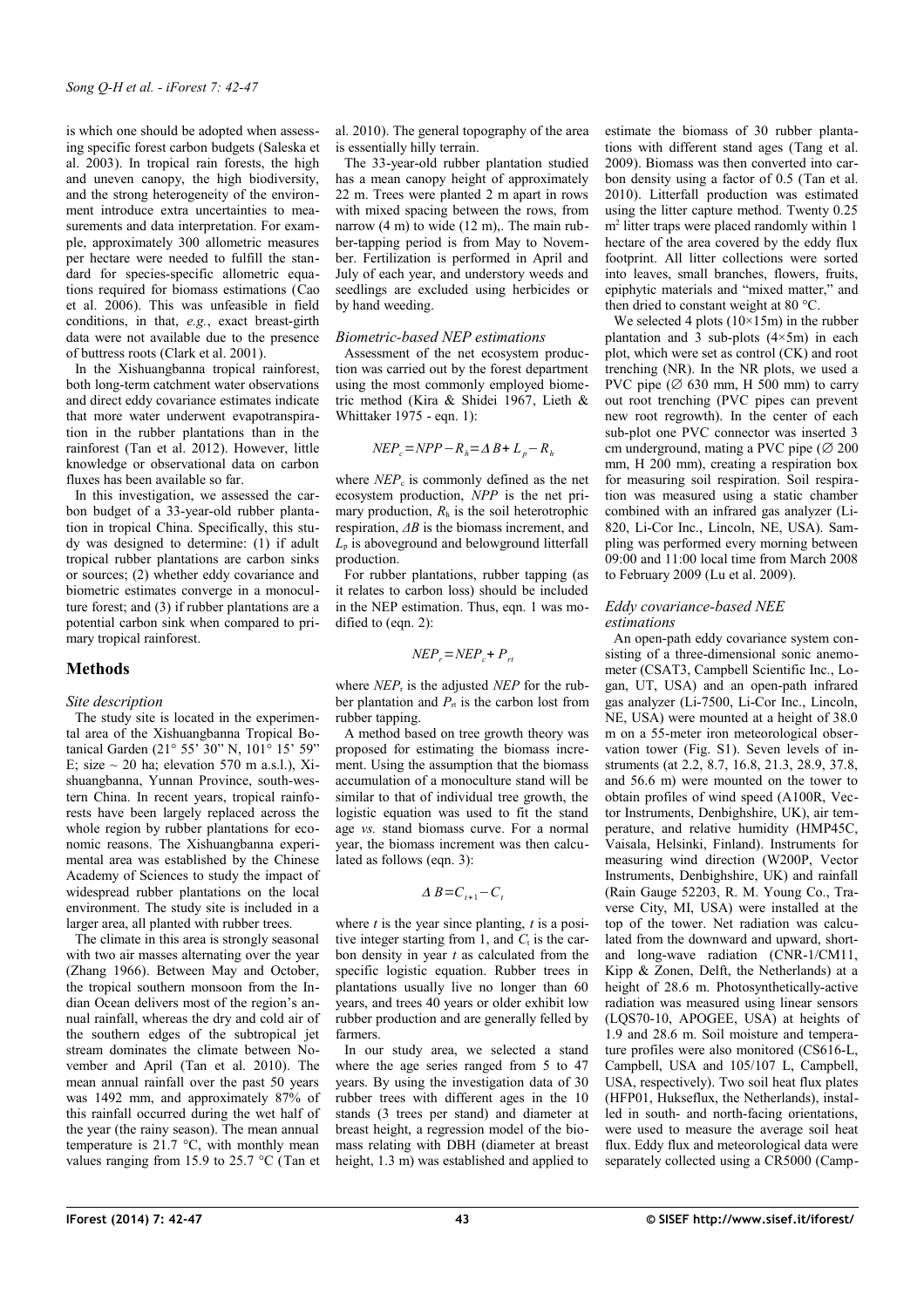bell Inc., USA) at a frequency of 10 Hz and a CR1000 (Campbell Inc., USA) every 30 min.

The net ecosystem  $CO<sub>2</sub>$  exchange (*NEE*) was calculated as follows (eqn. 4):

$$
NEE = F_c + F_s = \overline{\omega'c'} + \frac{\Delta c}{\Delta t} \cdot z_r
$$

where  $F_c$  is the eddy flux,  $F_s$  is the storage flux,  $\omega$  is the vertical wind velocity,  $c$  is the density of  $CO<sub>2</sub>$ , the primes denote deviations from the mean and the over-bar indicates a time average,  $\Delta c$  is the variation in  $CO<sub>2</sub>$  concentration,  $\Delta t$  is the time interval, and  $z_r$  is the reference height (38.0 m). By convention, negative NEE values indicate  $CO<sub>2</sub>$  flux from the atmosphere into the forest. Thus, NEE is equal to NEP, but with an opposite sign.

The software used to perform the eddy flux data processing is recommended by FluxNet and maintained online by the Max Planck Institute [\(http://www.b](http://www.b/)[gc-jena.mpg.de/~MDI](http://www.bgc-jena.mpg.de/~MDIwork/eddyproc/index.php)[work/eddyproc/index.php\)](http://www.bgc-jena.mpg.de/~MDIwork/eddyproc/index.php). The used software implements the Reichstein *u*\* filtering and the flux-partitioning method (Reichstein et al. 2005), as well as the Lasslop flux-partitioning method (Lasslop et al. 2010). Before data processing, all commonly used steps, such as coordinate rotation (Tanner & Thurtell 1969), WPL correction (Webb et al. 1980), storage flux correction, and hard spike exclusion, were performed.

Micrometeorological theories and hypotheses are generally more accurate under neutral atmospheric conditions. Based on this consideration, we also used a method called "neutral atmospheric condition based eddy flux estimation" to process our carbon budget dataset. In this procedure, we selected the neutral atmospheric condition data (-1<ξ<1), which accounted for about 80% of all data. and filled the gap during non-neutral atmospheric conditions with environmental response curves derived from neutral atmospheric conditions (Tan et al. 2011). The atmospheric stability index (ξ) used in our method was obtained as follows (eqn. 5):

$$
\xi = \frac{z}{L} = \frac{\kappa \cdot g \cdot \theta_* \cdot (z_r - d)}{\theta \cdot u_*^2} = \frac{\kappa \cdot g \cdot \overline{w' \theta' \cdot (z_r - d)}}{\theta \cdot u_*^3}
$$

where *L* is the Monin-Obukhov length,  $\kappa$  is the Karman constant (0.41), *g* is gravitational acceleration (9.8 m s<sup>-2</sup>),  $\theta_*$  is the temperature scale,  $z_r$  is the measurement height (m),  $\theta$  is the potential temperature,  $u_*$  is the friction velocity, *w* is the vertical wind velocity, and *d* is the zero-plane displacement height (m), which is specific for tall vegetation and was derived from the wind profile data

Additional data quality assessments, such as ecosystem energy closure [\(Fig. S2\)](#page-5-4), spectrum analysis [\(Fig. S3\)](#page-5-3), flux environmental response [\(Fig. S4\)](#page-5-2), and cumulative fre-

<span id="page-2-1"></span>

quency distribution of wind speed [\(Fig. S5\)](#page-5-1) were also performed.

#### **Results**

Logistic equations can be used to describe the relationship between stand age and carbon density as expected [\(Fig. 1\)](#page-2-1). The predicted maximum carbon density of the rubber stands was 122.89 tC ha<sup>-1</sup> at the age of 49 years. The largest carbon accumulation rate  $(4.9 \text{ tC} \text{ ha}^{-1} \text{ yr}^{-1})$  occurred at 17 years. The biomass increment from 32 to 33 years as calculated from the equation was 1.37 tC ha<sup>-1</sup> yr<sup>-1</sup> (which is equal to 137 gC m<sup>-2</sup> yr<sup>-1</sup>).

Rubber tree is an evergreen species in its native habitat, but in our study area trees become deciduous and shed their leaves after the coldest month (January). Aboveground litterfall production peaked in February [\(Fig.](#page-2-0) [2\)](#page-2-0). The second aboveground litterfall peak in September was connected with fruit production. The annual aboveground litterfall production observed at the site was approximately 497 gC  $m<sup>2</sup>$ . In this study, we did not measure the belowground litterfall production. If we conservatively assume that belowground litter input at this site is similar to aboveground litterfall (Davidson et al. 2002), the total litterfall production was about  $1000 \text{ gC m}^2$ .

Soil respiration was higher during the rainy season than during the dry season, while the heterotrophic to total respiration ratio was higher during the dry season than during the rainy season [\(Fig. 3\)](#page-3-0). Highest total and heterotrophic respiration were observed in September (2.5  $\mu$ mol m<sup>-2</sup> s<sup>-1</sup>) and July (1.9  $\mu$ mol  $m<sup>-2</sup>$  s<sup>-1</sup>). The annual heterotrophic respiration was about 445 gC  $m<sup>2</sup>$ . We compared our soil respiration data with previously reported estimates at the same site using the soda lime absorption method (Fang & Sha 2006), finding no significant differences (2.02 *vs.* 2.06 umol  $m<sup>2</sup>$  s<sup>-1</sup>, respectively). Spatial heterogeneity in soil respiration was small at this site.



<span id="page-2-0"></span>**Fig. 2** - The monthly variations of aboveground litterfall production  $(L_p)$  in the rubber plantation from July 2010 to June 2011.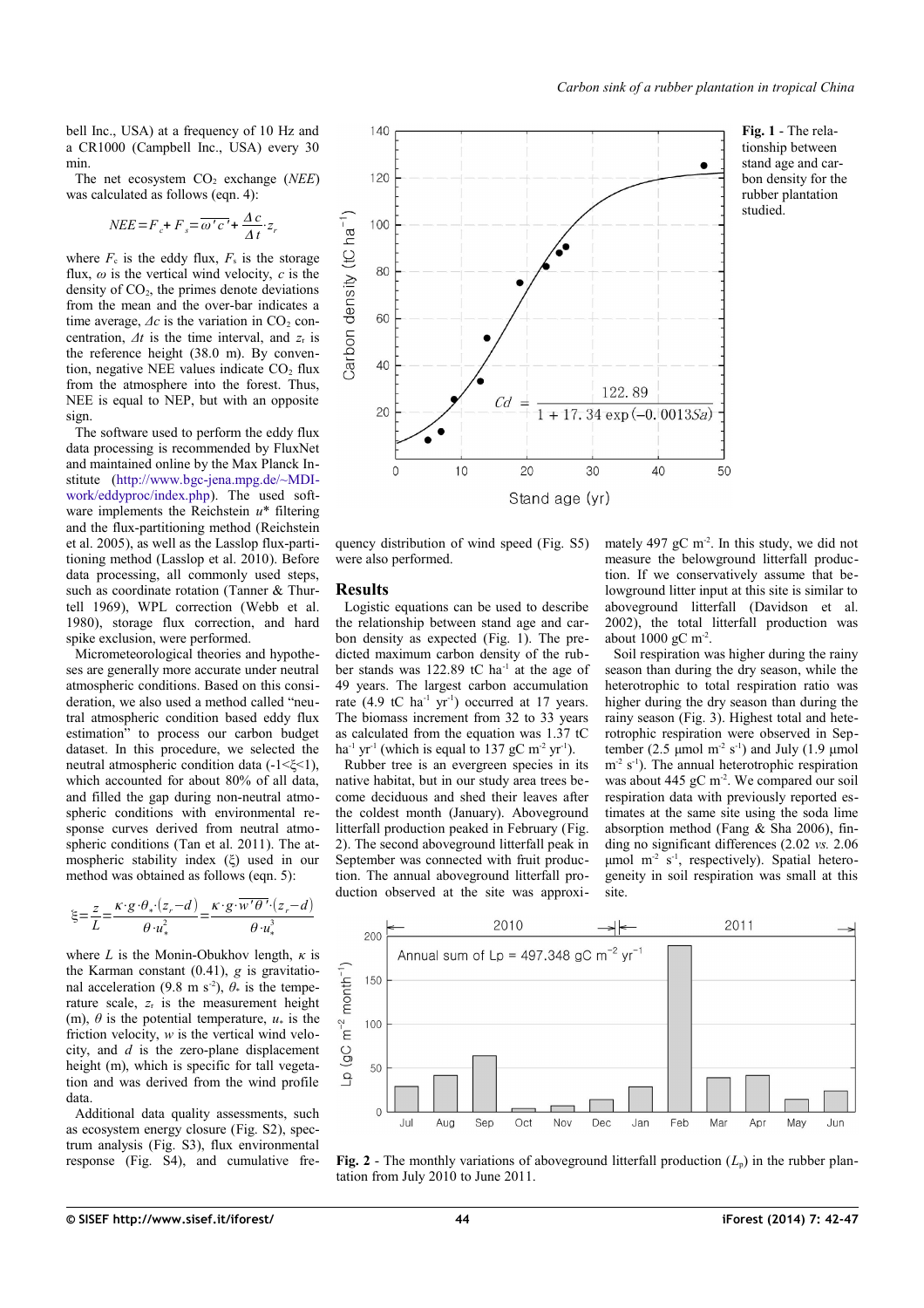

<span id="page-3-0"></span>**Fig. 3** - The monthly variations of soil respiration in the rubber plantation from March 2008 to February 2009. (Black columns): total soil respiration; (grey columns): heterogeneity respiration).



<span id="page-3-1"></span>Fig. 4 - The carbon flux of the rubber plantation by different data processing procedures. (A): FluxNet procedure method; (B): Neutral atmospheric condition method; (hollow circles): ecosystem respiration (*ER*); (grey columns): *NEE*; (black lines): *GPP*.

Based on the presented data and according to eqn. 1,  $NEP_c$  was estimated to be 692 gC  $m<sup>-2</sup>$  yr<sup>-1</sup>. The annual dry rubber production in our study area is 112 gC m<sup>-2</sup>. The carbon content of dry rubber was measured at 88% (Jiang & Wang 2002). Thus,  $P_{\text{rt}}$  and  $NEP_{\text{c}}$ were estimated to be 98 tC ha<sup>-1</sup> yr<sup>-1</sup> and 790 tC ha-1 yr-1, respectively. Thus the biometric estimation provided a *NEP* close to the value derived by the FluxNet procedure method  $(904 \text{ gC m}^2 \text{ yr}^1 - \text{Fig. 4A}).$ 

To avoid the effects of calm nights and strong winds, the neutral atmospheric condition method has been used as an alternative approach to studying an ecosystem's carbon balance (Tan et al. 2011). The neutral atmospheric condition method provided a moderate *NEE* (-269 gC m-2 yr-1) and large *GPP*  $(-2.581 \text{ gC m}^{-2} \text{ yr}^{-1}$  - [Fig. 4B](#page-3-1)). Thus the application of the neutral atmospheric condition method provided estimates of *NEE* fairly different from those obtained using both biometric- and FluxNet-based procedures. However, the seasonal pattern derived from the neutral atmospheric condition method makes it interesting for such analyses, if further refined.

## **Discussion**

According to traditional biometric methods, the 33-year-old rubber plantation in our study is a carbon sink  $(790 \text{ gC m}^2 \text{ yr}^1)$ . This value is larger than that obtained from a young *Acacia crassicarpa* plantation in south China (330 gC  $m<sup>-2</sup>$  yr<sup>-1</sup> - Chen et al. 2011), and significantly lower than estimates from a young *Eucalyptus urophylla* stand  $(1.960 \text{ gC m}^{-2} \text{ yr}^{-1}$  - Chen et al. 2011). The largest biomass increment (490 gC m<sup>-2</sup> yr<sup>-1</sup>) occurred at 17 years. Assuming that the litterfall input and soil heterotrophic respiration are in a balanced state (Tan et al. 2010),

the peak  $NEP_c$  of the rubber plantation is  $1045$  gC m<sup>-2</sup> yr<sup>-1</sup>, which is quite a large carbon sink, as suggested by previous studies (Chen et al. 2011). The biometric method cannot provide high temporal resolution for net carbon balances without disturbances. However, it can provide reliable annual carbon balance estimates, which can be used as a baseline value for more accurate studies based on eddy flux data processing.

The closest site to the rubber plantation at which comparable carbon flux measurements have been made is a primary tropical rainforest (approximately 10 km distant). The carbon sink strength (790 g C m<sup>-2</sup> yr<sup>-1</sup>) of the rubber plantation is higher than that of the tropical rainforest  $(359 \text{ gC m}^2 \text{ yr}^1)$ , based on the biometry method - Tan et al. 2010). Fertilizer input in the rubber plantation can increase the biomass accumulation. Over time, this may cause a gradual increase in the strength as carbon sink of the plantation. However, such an increase might potentially be totally or partially offset if soil respiration increased.

Belowground litter input plays an important role in the production estimation. According to previous studies, belowground litter production is reported to be even twice as large as aboveground litterfall (Davidson et al. 2002). The actual *NEP* at our site may be much higher (1200 g C m<sup>-2</sup> yr<sup>-1</sup>). Eddy flux measurements are dependent on several QA/ QC steps, such as *u*\* filtering and gap filling (Malhi et al. 1998, Saleska et al. 2003). Gap filling is often a challenge when eddy covariance datasets are complex (Saleska et al. 2003), resulting in *NEP* estimation based on different methods that are sometimes not very close. In this study, we used data collected in neutral atmospheric conditions (which we call the neutral atmospheric condition method) to fill the data measured under non-neutral atmospheric conditions. The resulting *NEE* (-2.69 tC ha<sup>-1</sup> yr<sup>-1</sup>) produced by the neutral atmospheric condition method is not close to the value obtained by biometric estimation  $(-7.90 \text{ tC} \text{ ha}^{-1} \text{ yr}^{-1})$  and by the FluxNet procedure  $(-9.04 \text{ tC} \text{ ha}^{-1} \text{ yr}^{-1})$ . This is possibly related to the fact that the range selected for the neutrality of atmospheric conditions is not within the commonly recognized range. Instead, we do not consider the complete life cycle of the rubber plantation, starting with the deforestation of the previous tropical forest. Most of these data represent the biomass at a certain age without stating actual and maximum trunk height. Available data do contain inherent uncertainties associated with the lack of the complete life cycle. However, the seasonal patterns obtained using the neutral atmospheric condition method provide support for a further refinement of the method, with the aim of its possible future use to derive annual budgets, that should be primarily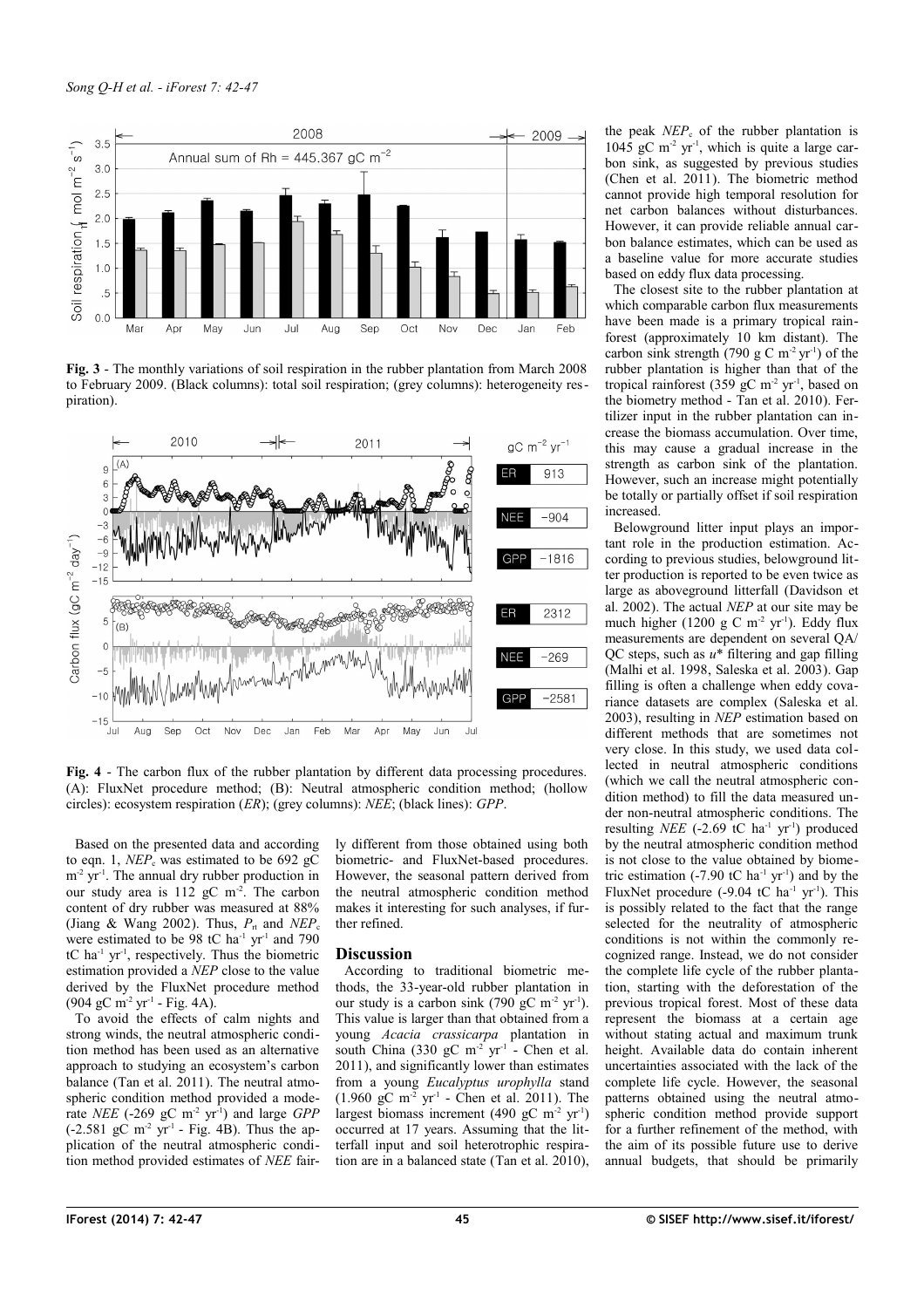based on the evaluation of the impact of the different range of the stability index chosen for the application of the method.

#### **Conclusions**

According to the biometric estimates and the eddy-flux *NEE* derived with FluxNet procedure, the ecosystem studied was an important carbon sink, while the neutral atmospheric condition method provided a significantly lower *NEE*. If we consider the complete life cycle of the rubber plantation, starting from deforestation of the previous tropical forest, the hypothesis of plantations serving as large carbon sinks is not supported by our study. Here, only the carbon balance was examined for large-scale planting of rubber trees. Other important environmental issues, such as biodiversity loss, soil erosion, should be examined in the future.

#### **Acknowledgments**

We thank Xiao-Long Bai, Xue-Hai Fei, Jin-Xiang Xiong and Hong-Li Ji for their assistance in the field. This work was supported by Xishuangbanna Station for Tropical Rain Forest Ecosystem Studies (XSTRE), and by the National Science Foundation of China (41001063, 41271056, 41071071, 31200347), the Development Program in Basic Science of China (2010CB833501). the "Strategic Priority Research Program" of the Chinese Academy of Sciences (Grant no. XDA05070303) and the Chinese Academy of Sciences 135program (XTBG-T03).

#### **References**

- Acevedo OC, Moraes OLL, Degrazia GA, Fitzjarrald DR, Manzi AO, Campos JG (2009). Is friction velocity the most appropriate scale for correcting nocturnal carbon dioxide fluxes? Agricultural and Forest Meteorology 149: 1-10. - doi: [10.1016/j.agrformet.2008.06.014](http://dx.doi.org/10.1016/j.agrformet.2008.06.014)
- Aubinet M, Grelle A, Ibrom A, Rannik U, Moncrieff J, Foken T, Kowalski AS, Martin P, Berbigier P. Bernhofer C, Clement R, Elbers J, Granier A, Grunwald T, Morgenstern K, Pilegaard K, Rebmann C, Snijders W, Valentini R, Vesala T (2000). Estimates of the annual net carbon and water exchange of forests: the EUROFLUX methodology. Advances in Ecological Research 30:113-175. - doi: [10.1016/S0065-2504\(08\)600](http://dx.doi.org/10.1016/S0065-2504(08)60018-5) [18-5](http://dx.doi.org/10.1016/S0065-2504(08)60018-5)
- Baldocchi DD (2008). "Breathing" of the terrestrial biosphere: lessons learned from a global network of carbon dioxide flux measurement systems. Australian Journal of Botany 56:1-26. doi: [10.1071/BT07151](http://dx.doi.org/10.1071/BT07151)
- Canadell JG, Raupach MR, Houghton RA (2009). Anthropogenic  $CO<sub>2</sub>$  emissions in Africa. Biogeosciences 6: 463-468. - doi: [10.5194/bg-6-463-](http://dx.doi.org/10.5194/bg-6-463-2009) [2009](http://dx.doi.org/10.5194/bg-6-463-2009)
- Cao M, Zhou X, Warren M, Zhu H (2006). Tropical Forests of Xishuangbanna, China. Biotropica 38: 306-309. - doi: [10.1890/06-1336.1](http://dx.doi.org/10.1890/06-1336.1)
- Chen DM, Zhang CL, Wu JP, Zhou LX, Lin YB,

Fu SL (2011). Subtropical plantations are large carbon sinks: evidence from two monoculture plantations in South China. Agricultural and Forest Meteorology 151: 1214-1225. - doi: [10.1016/j.agrformet.2011.04.011](http://dx.doi.org/10.1016/j.agrformet.2011.04.011)

- Clark DA, Brown S, Kicklighter DW, Chambers JQ, Thomlinson JR, Jian N, Holland EA (2001). Net primary production in tropical forests: an evaluation and synthesis of existing field data. Ecological Applications 11: 371-384. - doi: [10.1890/1051-0761\(2001\)011\[0371:NPPITF\]2.0](http://dx.doi.org/10.1890/1051-0761(2001)011%5B0371:NPPITF%5D2.0.CO;2)  $CO<sub>2</sub>$
- Davidson EA, Savagea K, Bolstad P, Clark DA, Curtis PS, Ellsworth DS, Hanson PJ, Law BE, Luo Y, Pregitzer KS, Randolph JC, Zak D (2002). Belowground carbon allocation in forests estimated from litterfall and IRGA-based soil respiration measurements. Agricultural and Forest Meterology 113: 39-51. - doi: [10.1016/](http://dx.doi.org/10.1016/S0168-1923(02)00101-6) [S0168-1923\(02\)00101-6](http://dx.doi.org/10.1016/S0168-1923(02)00101-6)
- Falge E, Baldocchi DD, Olson RJ, Anthoni P, Aubinet M, Bemhofer C, Burba G, Ceulemans R, Clement RJ, Dolman AJ, Granier A, Gross P, Grünwald T, Hollinger DY, Jensen NO, Katul G, Keronen P, Kowalski A, Lai CT, Law BE, Meyers T, Moncrieff J, Moores E, Munger JW, Pilegaard K, Rannik Ü, Rebmann C, Suyker A, Tenhunen J, Tu K, Verma S, Vesala T, Wilson K, Wofsy SC (2001). Gapfilling strategies for defensible annual sums of net ecosystem exchange. Agricultural and Forest Meteorology 107: 43-69. - doi: [10.1016/S0168-1923\(00\)00225-2](http://dx.doi.org/10.1016/S0168-1923(00)00225-2)
- Fang Q, Sha LQ (2006). Soil respiration in a tropical seasonal rain forest and rubber plantation in Xishuangbanna, Yunnan, SW China. Chinese Journal of Plant Ecology 30: 97-103.
- Germer J, Sauerborn J (2008). Estimation of the impact of oil palm plantation establishment on greenhouse gas balance. Environment, Development and Sustainability 10: 697-716. - doi: [10.1007/s10668-006-9080-1](http://dx.doi.org/10.1007/s10668-006-9080-1)
- Goulden ML, Munger JW, Fan SM, Daube BC, Wofsy SC (1996). Measurementsof carbon sequestration by long-term eddy covariance: methods and a critical evaluation of accuracy. Global Change Biology 2: 169-182. - doi: [10.1111/](http://dx.doi.org/10.1111/j.1365-2486.1996.tb00070.x) [j.1365-2486.1996.tb00070.x](http://dx.doi.org/10.1111/j.1365-2486.1996.tb00070.x)
- Jiang JS, Wang RS (2002). Fuction of carbon sequestration and oxygen release of rubber plantations and its value estimation. Acta Ecologica Sinica 22: 1545-1551.
- Kato T, Tan Y (2008). Spatial variability and major controlling factors of  $CO<sub>2</sub>$  sink strength in Asian terrestrial ecosystems: evidence from eddy covariance data. Global Change Biology 14, 333-2348. - doi: [10.1111/j.1365-2486.2008.016](http://dx.doi.org/10.1111/j.1365-2486.2008.01646.x) [46.x](http://dx.doi.org/10.1111/j.1365-2486.2008.01646.x)
- Kira T, Shidei T (1967). Primary production and turnover of organicmatter in different forest ecosystems of the western Pacific. Japanese Journal of Ecology 17: 70-87.
- Knohl A, Schulze ED, Wirth C (2009). Biosphereatmosphere exchange of old-growth forests: processes and pattern. In: "Old-growth forests: Function, fate and value" (Wirth C, Gleixner G, Heimann M eds). Ecological Studies, Springer,

New York, Berlin, Heidelberg.

- Lasslop G, Reichstein M, Papale D, Richardson AD, Arneth A, Barr A, Stoy P, Wohlfahrt G (2010). Seperation of net ecosystem exchange into assimilation and respiration using a light response curve approach: critical issues and global evaluation. Global Change Biology 16: 187-208. - doi: [10.1111/j.1365-2486.2009.02041.x](http://dx.doi.org/10.1111/j.1365-2486.2009.02041.x)
- Lieth H, Whittaker RH (1975). Primary productivity of the biosphere. Ecological Studies 14, Springer-Verlag, Berlin, Germany.
- Lu HZ, Sha LQ, Wang J, Hu WY, Wu BX (2009). Seasonal variation of soil respiration and its components in tropical rain forest and rubber plantation in Xishuangbanna, Yunnan. Chinese Journal of Applied Ecology 20: 2315-2322.
- Malhi Y, Nobre AD, Grace J, Kruijt B, Pereira GPP, Culf A, Steve S (1998). Carbon dioxide transfer over a Central Amazonian rain forest. Journal of Geophysical Research: Atmospheres 103: 31593-31612. - doi: [10.1029/98JD02647](http://dx.doi.org/10.1029/98JD02647)
- Miller SD, Goulden ML, Menton MC, da Rocha HR, de Freitas HC, Figueira AM, Dias de Sousa CA (2004). Biometric and micrometeorological measurements of tropical forest carbon balance. Ecological Applications 14: 114-126. - doi: [10.1890/02-6005](http://dx.doi.org/10.1890/02-6005)
- Moffat AM, Papale D, Reichstein M, Hollinger DY, Richardson AD, Barr AG, Beckstein C, Braswell B H, Churkina G, Desai AR, Falge E, Gove JH, Heimann M, Hui DF, Jarvis AJ, Kattge J, Noormets A, Stauch VJ (2007). Comprehensive comparison of gap-filling techniques for eddy covariance net carbon fluxes. Agricultural and Forest Meteorology 147: 209-232. - doi: [10.1016/j.agrformet.2007.08.011](http://dx.doi.org/10.1016/j.agrformet.2007.08.011)
- Hashimotio T, Kojim K, Tange T, Sasaki S (2000). Changes in carbon storage in fallow forests in the tropical lowlands of Borneo. Forest Ecology and Management 3: 31-337. - doi: [10.1016/S0378-1127\(99\)00104-8](http://dx.doi.org/10.1016/S0378-1127(99)00104-8)
- Houghton RA, Goodale C (2004). Effects of landuse change on the carbon balance of terrestrial ecosystems. Geophysical Monograph Series 153: 85-98. - doi: [10.1029/153GM08](http://dx.doi.org/10.1029/153GM08)
- Houghton RA (2005). Aboveground Forest Biomass and the Global Carbon Balance. Global Change Biology 11: 945-958. - doi: [10.1111/j.](http://dx.doi.org/10.1111/j.1365-2486.2005.00955.x) [1365-2486.2005.00955.x](http://dx.doi.org/10.1111/j.1365-2486.2005.00955.x)
- Hutyra LR, Munger JW, Saleska SR, Gottlieb E, Daube BC, Dunn AL, Amaral DF, de Camargo PB, Wofsy SC (2007). Seasonal controls on the exchange of carbon and water in an Amazonian rain forest. Journal of Geophysical Research: Atmospheres 112: G03008. - doi: [10.1029/2006JG](http://dx.doi.org/10.1029/2006JG000365.) [000365.](http://dx.doi.org/10.1029/2006JG000365.)
- Papale P, Moretti R, Barbato D (2006). The compositional dependence of the saturation surface of  $H_2O+CO_2$  fluids in silicate melts. Chemical Geology 229: 78-95. - doi: [10.1016/j.chemgeo.](http://dx.doi.org/10.1016/j.chemgeo.2006.01.013) [2006.01.013](http://dx.doi.org/10.1016/j.chemgeo.2006.01.013)
- Reichstein M, Fagle E, Baldocchi DD, Papale D, Aubinet M, Berbigier P, Bernhofer C, Buchmann N, Gilmanov T, Loustau D, Matteucci G, Meyers T, Miglietta F, Ourcival JM, Pumpanen J, Rambal S, Rotenberg E, Sanz M, Tenhunen J,